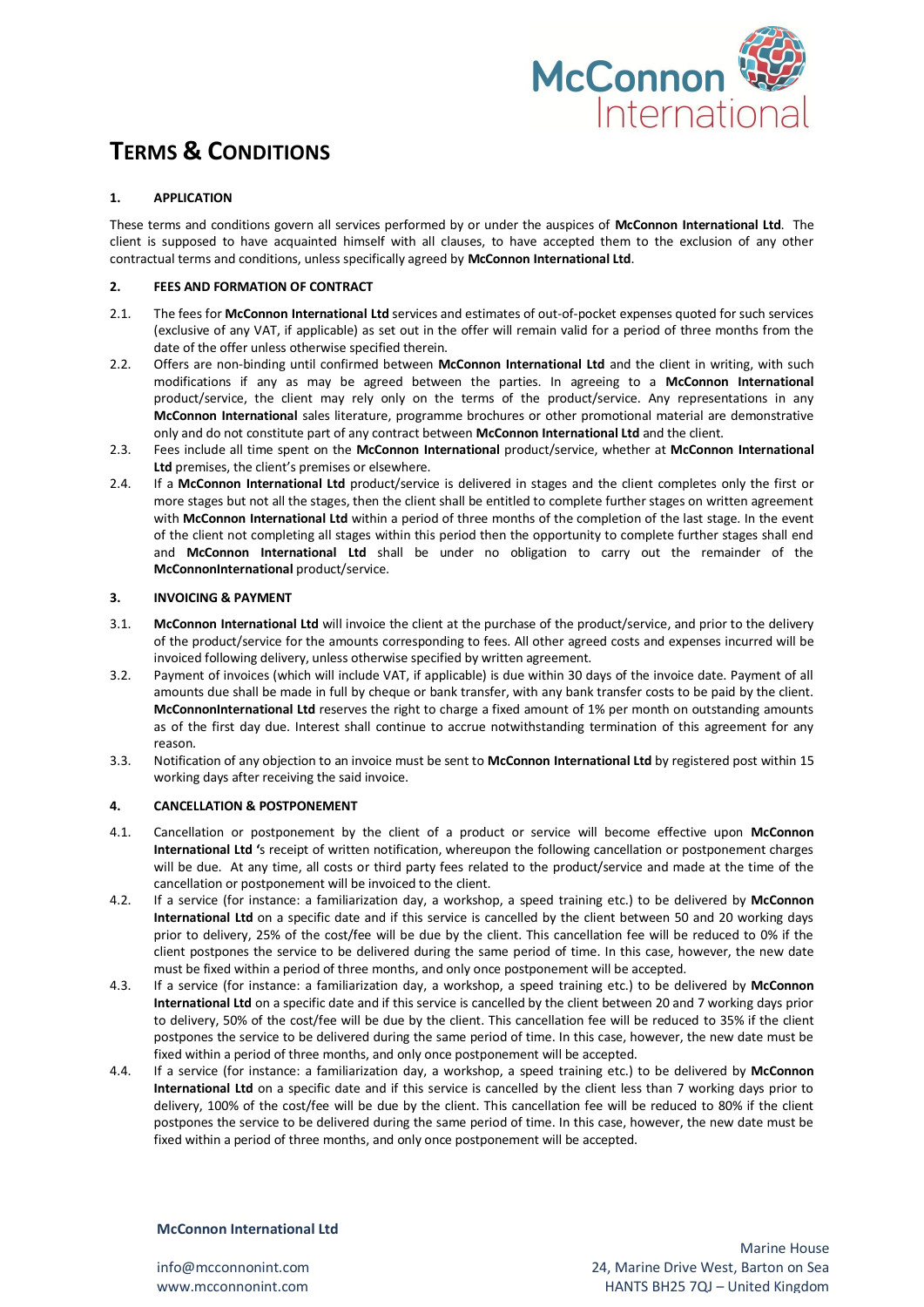

#### **5. POACHING**

The client, including its parents and subsidiaries, at all times shall respect the working relationships between **McConnon International Ltd,** its consultants, and staff and shall not during the provision of any services by **McConnon International Ltd** or for any 12 month period thereafter solicit for any work or employment or offer work or employment to any **McConnon International** consultant or staff other than on prior notice to and with the express written consent of **McConnon International Ltd.** During the same period, **McConnon International Ltd** shall not solicit for employment or any work, any employee of the client.

### **6. CLIENT RESPONSIBILITIES**

- 6.1. Clients, unless otherwise agreed with **McConnon International Ltd** in advance, shall solely be responsible for deciding any product or service offered by **McConnon International Ltd** is suitable for the purposes intended and should inform themselves in advance of all service details, criteria and requirements. Clients are responsible for how they use the **McConnon International** products. **McConnon International Ltd** and its consultants, staff and licensors shall have no liability for the consequences of such use, nor for loss of profits or revenue nor for any special, indirect or consequential loss.
- 6.2. As **McConnon International** products and services depend on the effective co-operation of the client's staff and the accuracy of the information provided to **McConnon International Ltd**, the client will provide **McConnon International Ltd** with all necessary support, data and relevant information (e.g. team & company charts). The client maintains sole and complete responsibility for any personal data under any relevant or applicable data protection laws.
- 6.3. Clients shall make arrangements at their own expense for all venues and facilities when required for the delivery of a **McConnon International** service. Quality venue should be comfortable in terms of ample space, seating, heating and air-conditioning and have natural light. State-of-the-art audio visual and training equipment should be provided. In the event a McConnon International service is delivered at the client premises, the client is responsible for the setup of the training room. The client shall supply at its own expense (i) adequate refreshment for all participants including the **McConnon International** consultants/staff/licensors and (ii) all lodging and meals for the **McConnon International** consultants/staff/licensors if applicable unless otherwise agreed with respect to the products or services. Special agreements may, however, be needed when the service (familiarization day, speed training,…) is taking place in a third-party facility (hotel etc).
- 6.4. Clients shall be responsible at all times for the safety, security and all other relevant requirements for the venue(s), including any insurances required for the facilities, and all participants, including the **McConnon International**  consultants, staff or licensors.

#### **7. THE MCCONNON INTERNATIONAL CONSULTANTS, STAFF AND LICENSORS**

**McConnon International Ltd** has the right to substitute or change consultants, staff or licensors for any product/service without notice prior to or during the course of any product/service for any reason.

#### **8. WARRANTIES/ DISCLAIMER**

- 8.1. **McConnon International Ltd** is responsible only for delivering programmes and services subject to these terms and conditions, and disclaims any warranty, express or implied, with respect to the suitability, results or effect of the programmes delivered.
- 8.2. No part of any **McConnon International** programme may be considered to be the provision of professional advice, which may be relied on by any particular participant (such as, without limitation, investment, legal, accounting or financial advice).

## **9. LIMITATION OF LIABILITY**

- 9.1. **McConnon International Ltd**'s liability for failure to deliver contracted services/products is strictly limited to the amount of fees paid to **McConnon International Ltd** in connection with such services/products, which the client by contracting for the services agrees in a reasonable limitation in view of the nature of the services/products rendered. **McConnon International Ltd** is not liable to pay any compensation if, for reasons beyond our reasonable control, it is impossible for us to assure all or part of the services/products solutions foreseen (see also item 13).
- 9.2. Liability for any recommendation or advice of any kind in any programme materials, reports, or any learning materials provided to the client by **McConnon International Ltd** is strictly excluded.

# **McConnon International Ltd**

info@mcconnonint.com www.mcconnonint.com